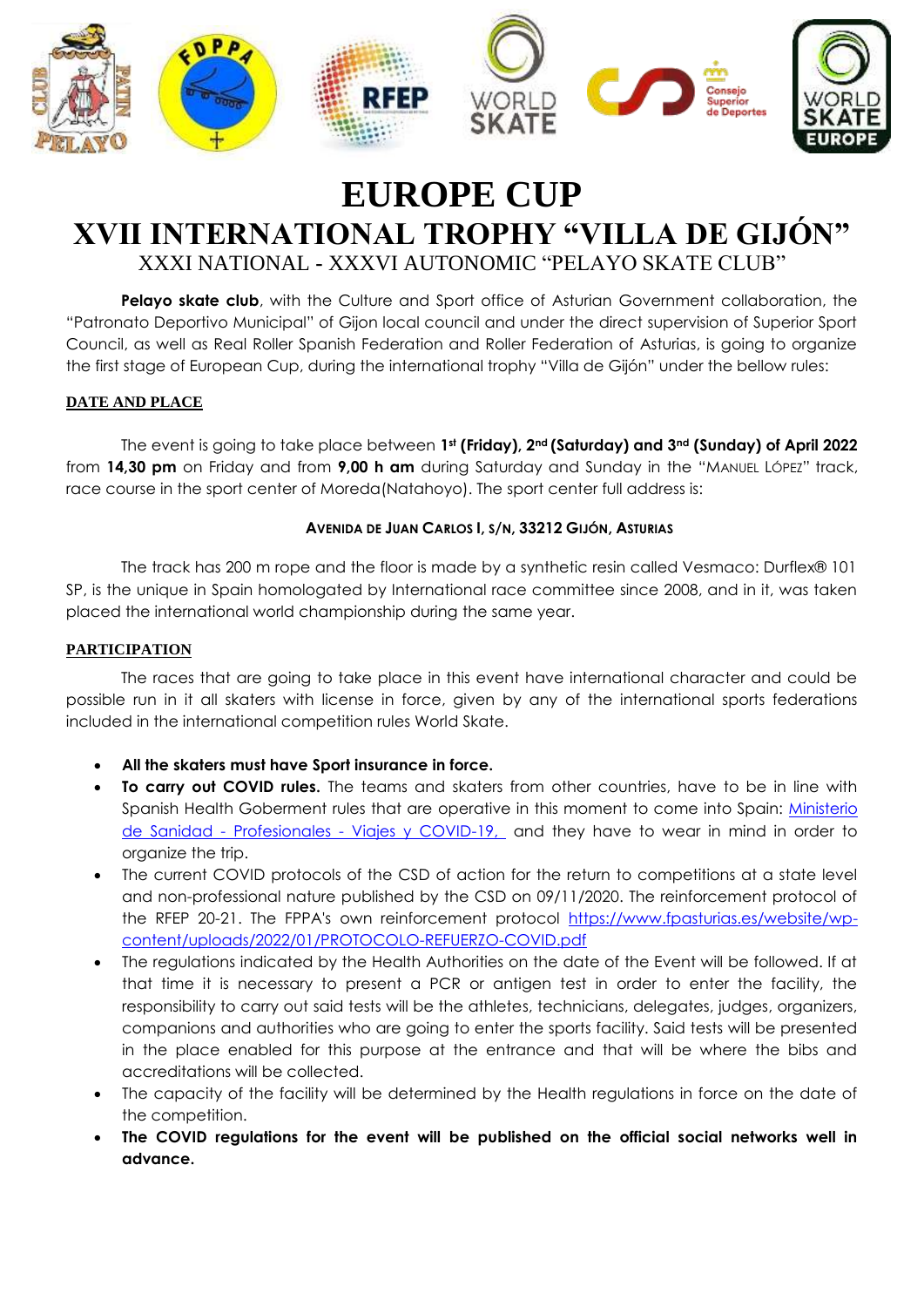

# **CATEGORÍES**

The age range of each caterogy is included in bellow table:

| <b>CATEGORÍA</b>      |                   | <b>EDAD</b>                               |  |  |
|-----------------------|-------------------|-------------------------------------------|--|--|
| <b>MINI</b>           | $2017 - 2016$     | $U6 - U7$                                 |  |  |
| PRE-BENJAMÍN          | $2015 - 2014$     | $U8 - U9$                                 |  |  |
| <b>BENJAMÍN</b>       | $2013 - 2012$     | $U10 - U11$                               |  |  |
| <b>ALEVÍN</b>         | $2011 - 2010$     | $U12 - U13$                               |  |  |
| <b>INFANTIL/CADET</b> | $2009 - 2008$     | $U14 - U15$                               |  |  |
| <b>JUVENIL/YOUTH</b>  | $2007 - 2006$     | $U16 - U17$                               |  |  |
| <b>JÚNIOR/JUNIOR</b>  | $2005 - 2004$     | $U18 - U19$                               |  |  |
| SÉNIOR/SENIOR         | 2003 y anteriores | U20 y posterior                           |  |  |
| <b>MÁSTER</b>         | 1992 y anteriores | $U30 - U40 - U50 - U60 - U70$ y posterior |  |  |

# **REGISTRATION.**

The registration will be done using the oficial page of European Cup, following next link: <https://europeancupinline.eu/race/race.php?id=48>

The registration fee is included in next table:

|                                           | FEE <sub>1</sub>            | FEE <sub>2</sub>                                  |  |  |
|-------------------------------------------|-----------------------------|---------------------------------------------------|--|--|
| <b>CATEGORIES</b>                         | until 14/03/2022 (included) | 15/03/2022<br>From<br>tΟ<br>24/03/2022 (included) |  |  |
| MINI, PRE-BENJAMÍN, BENJAMÍN Y ALEVÍN     | 15€                         | 30€                                               |  |  |
| <b>INFANTIL, JUVENIL, JÚNIOR Y SÉNIOR</b> | $35 \in$                    | 70€                                               |  |  |
| <b>MÁSTER</b>                             | 15€                         | 30€                                               |  |  |

It's only allowed to pay the fees using the official platform of European Cup and under the limit dates indicated.

**Remember that fee 1 it´s only until 14/03/2022 (included) and fee 2 is from 15/03/2022 till 24/03/2022 (included)**

**The last day to accept a registration is 24/03/2022, and no more registrations will be accepted after this date.** 

If you have any question or doubt, do not hesitate to contact:

- pelayo@clubpatinpelayo.com pelayopatinclub@gmail.com
- $+34646813151 +34697942985$

The official website for the "Villa de Gijón" European Cup will be: **<http://www.fpasturias.es/website/>**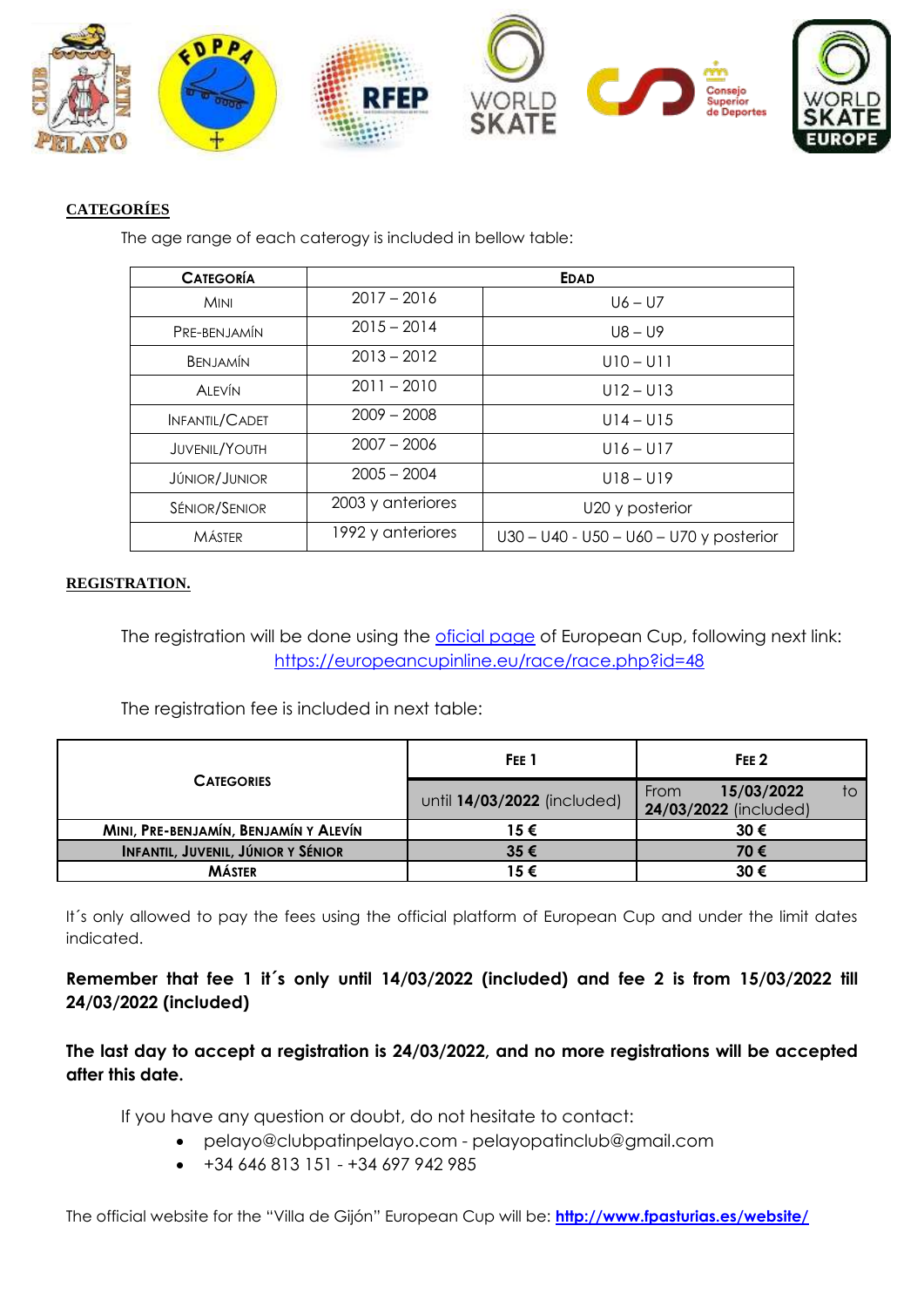

## **RACE DISTANCES:**

|                       | <b>FRIDAY</b>                                  | <b>SATURDAY</b>                   | <b>SUNDAY</b>    |  |
|-----------------------|------------------------------------------------|-----------------------------------|------------------|--|
| <b>MINI</b>           |                                                | - 300m line                       | - 600m line      |  |
| <b>PRE-BENJAMÍN</b>   | ٠                                              | - 500m line                       | - 800m line      |  |
| <b>BENJAMÍN</b>       | ۰                                              | - 1.500m line                     | - 2.000m points  |  |
| <b>ALEVÍN</b>         | ۰                                              | $-300m+d$<br>- 1.500m line        | -3.000m points   |  |
| <b>INFANTIL/CADET</b> | - 200m line/Dual TT<br>- 5000m elimination     | $-500m + d$<br>-3.000m points     | $-1.000m$ sprint |  |
| <b>JUVENIL/YOUTH</b>  | - 200m line/ Dual TT<br>- 5000m elimination    | $-500m + d$<br>- 5.000m points    | $-1.000m$ sprint |  |
| <b>JÚNIOR/JUNIOR</b>  | - 200m line/ Dual TT<br>- 10.000m elimination* | $-500m + d$<br>$-10.000m$ points* | - 1.000m sprint  |  |
| <b>SÉNIOR/SENIOR</b>  | - 200m line/ Dual TT<br>- 10.000m elimination* | $-500m + d$<br>$-10.000m$ points* | $-1.000m$ sprint |  |
| <b>MÁSTER</b>         |                                                | - 3.000 line                      | - 3.000 points   |  |

- **La organización se reserva el derecho de modificar el orden de pruebas, distancias y horario si fuese necesario.**
- **Una vez finalizada la inscripción, se publicarán las distancias y el orden de pruebas definitivo.**

#### **IMPORTANT RULES:**

- A **CALL CAMERA** will be enabled to which all skaters will come to go in the moment that they are called by public address system. You must go to the call camera in advance, with one category in advance, with correct equipment, race number and transponder placed correctly.
- If the skater does not answer the call of the call camera judge, and after being called twice, with and Interval of 1 minute, it be marked as DO NO START -DNS-. This skater will not be classified.
- **The use of a mask within the installation will be mandatory FOR ALL ASISTENTS. Skaters will only be abble to remove the mask when they are on the starting line to compete, and when the exit judge authorizes it.**
- **The safety distance must be maintained throughout the installation**
- The parade of all participants will be held on Saturday between morning and evening session.
- Anything that is not reflected in this document, will be followed by the provisions of the General Competition World Skate rules: [https://fep.es/admin/reglaments/pdfs/WSK\\_SpeedSkating\\_Rulebook2021.pdf](https://fep.es/admin/reglaments/pdfs/WSK_SpeedSkating_Rulebook2021.pdf)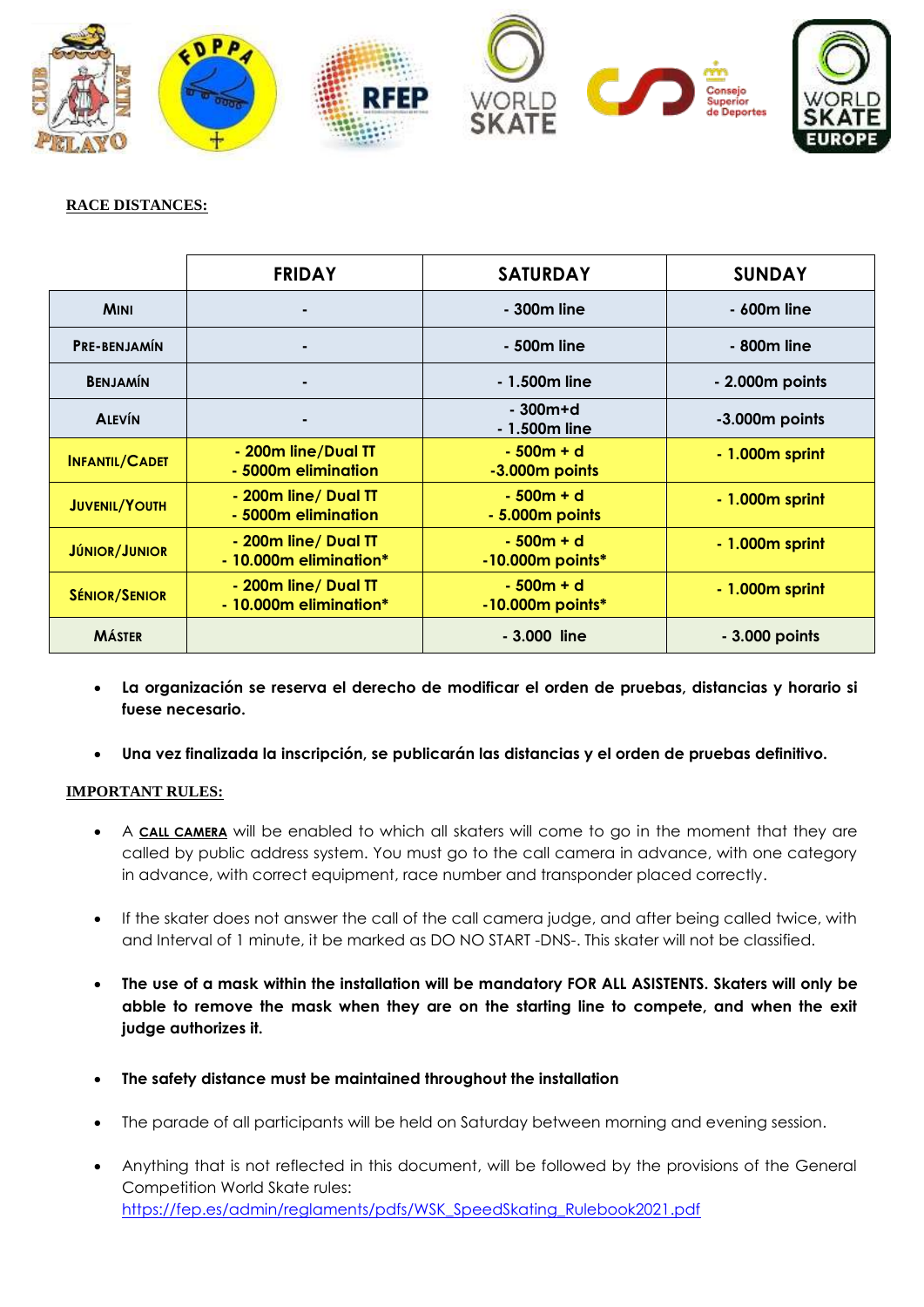

#### **DELIVER OF RACE NUMBERS, TRANSPORDERS AND TRAININGS**

The delivery of race numbers and transponder will take place on Thursday 31st March from18h30 to 21h and Friday 1st of April from 10h to 14h in Manuel López racetrack, which address is:

### **Avenida de Juan Carlos I, s/n, 33212 Gijón, Asturias**

A deposit of 50€ per team or the identity document of the skater have to be paid and this amount will be returned upon receipt the transporder and the race number the Sunday 3rd April, after finished the races. If and skater loses or does not deliver the transporder, will have a fine of 50 $\epsilon$ .

Those skaters who wish to train the days before the event, they must contact the organisers to manage the reservation.

#### **GENERAL EUROPEAN CUP RANKING:**

For all participants in the European Cup in categories: **Infantil/Cadet**, **Juvenil/Youth**, **Júnior** y **Senior**, there will be a general speed classification and a general long-distance classification.

- The general **speed** classification will be carried out taking into account **Friday and Saturday races:**
	- o **200m Dual TT**
	- o **500m+d**
- The general **long-distance** classification will be carried out taking into account **Friday and Saturday races:**
	- o **Elimination race**
	- o **Points race**
- **In case of a tie to points, this will be resolved:**

| <b>INFANTIL/CADET</b> | -Velocidad: 500m+d<br>-Fondo: 3.000m Points            |
|-----------------------|--------------------------------------------------------|
| <b>JUVENIL/YOUTH</b>  | -Velocidad: 500m+d<br>$-Fondo: 5.000m$ Points          |
| <b>JÚNIOR</b>         | -Velocidad: 500m+d<br>$-$ Fondo: 10.000 $m$ Points $*$ |
| <b>SENIOR</b>         | -Velocidad: 500m+d<br>$-$ Fondo: 10.000 $m$ Points $*$ |

Se entregará medalla a:

- Los **3 primeros** clasificados en el ranking de velocidad
- Los **3 primeros** clasificados en el ranking de fondo.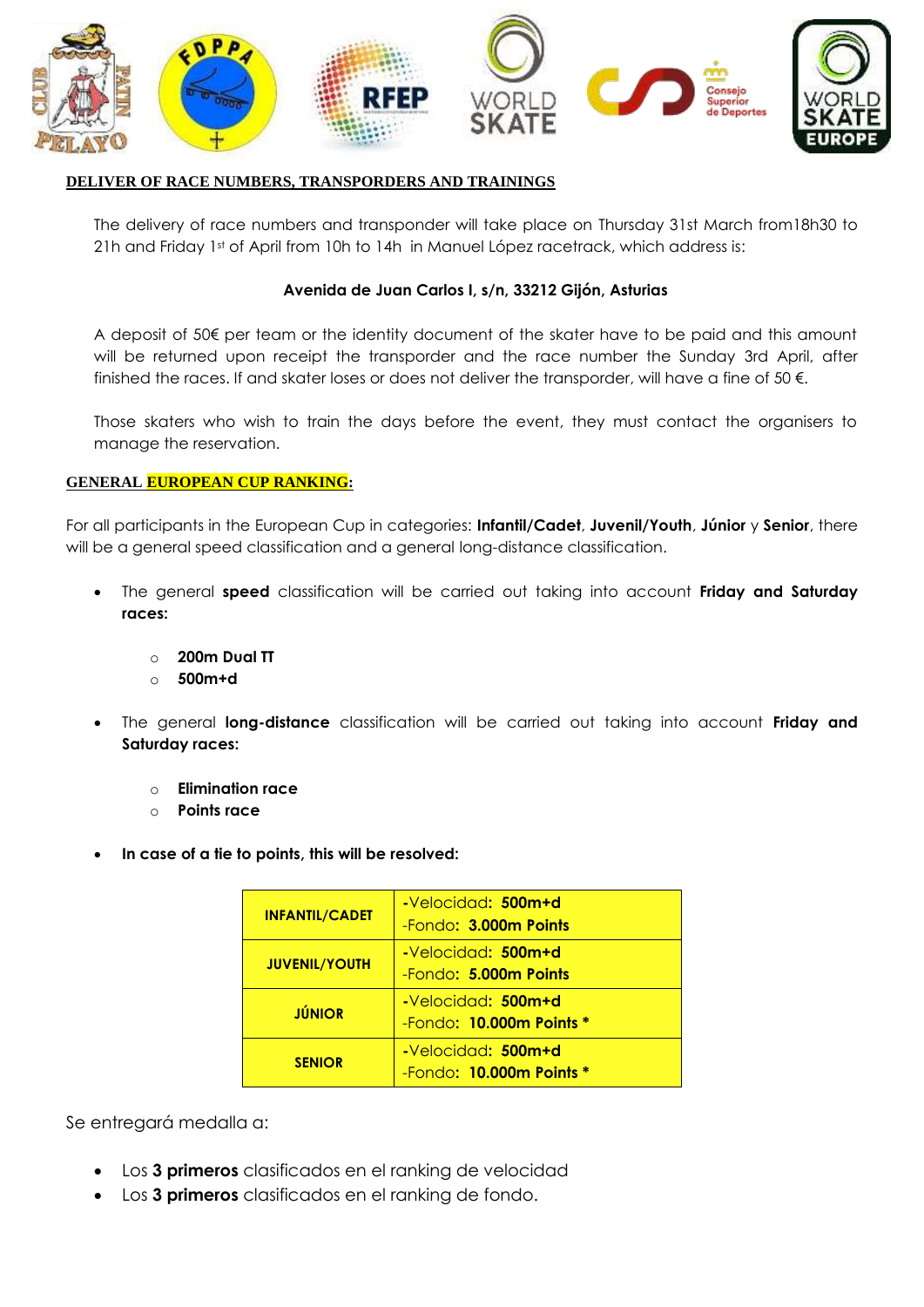

# **GENERAL INTERNATIONAL TROPHY "VILLA DE GIJÓN" RANKING**

To determine the final classification of the international trophy "Villa de Gijon", an individual final ranking must be done.

This ranking consists of the sum of the point obtained for each skate in **ALL the trophy races. In case of a tie, this will be resolved with THE LAST race of the trophy.**

#### **awards:**

The prizes in each category will be the following:

| <b>CATEGORY</b>         | <b>PRIZE</b>                                                                  |          |          |         |         |
|-------------------------|-------------------------------------------------------------------------------|----------|----------|---------|---------|
| <b>MINI</b>             | Trophy for the <b>top 5</b> classified.                                       |          |          |         |         |
| <b>PRE-BENJAMÍN</b>     | Trophy for the <b>top 5</b> classified.                                       |          |          |         |         |
| <b>BENJAMÍN</b>         | Trophy for the <b>top 5</b> classified.                                       |          |          |         |         |
| <b>ALEVÍN</b>           | Trophy for the <b>top 5</b> classified.                                       |          |          |         |         |
| <b>INFANTIL (CADET)</b> | Trophy for the <b>top 5</b> classified.                                       |          |          |         |         |
|                         | Sport equipment for 1° - 2° - 3° - 4° - 5°                                    |          |          |         |         |
|                         | Trophy for the <b>top 5</b> classified.                                       |          |          |         |         |
| <b>JUVENIL (YOUTH)</b>  | Sport equipment for $1^\circ$ - $2^\circ$ - $3^\circ$ - $4^\circ$ - $5^\circ$ |          |          |         |         |
|                         | Trophy for the <b>top 5</b> classified.                                       |          |          |         |         |
| <b>JÚNIOR (JUNIOR)</b>  | 1°: 100€                                                                      | 2°: 80€  | 3°:60€   | 4°: 40€ | 5°: 20€ |
|                         | Trophy for the <b>top 5</b> classified.                                       |          |          |         |         |
| <b>SÉNIOR (SENIOR)</b>  | 1°: 400€                                                                      | 2°: 200€ | 3°: 100€ | 4°: 75€ | 5°: 50€ |
| <b>MÁSTER</b>           | Trophy for the <b>top 5</b> classified.                                       |          |          |         |         |

#### **GENERAL RULES**

- All award-winning skaters must get to the pódium to collect the medals or trophy duly uniformed.
- The organisation will have the presence of health services competent for the correct development of the races
- Pelayo skate club declines all responsibility in case of an accident, both during travelling or during the competition.